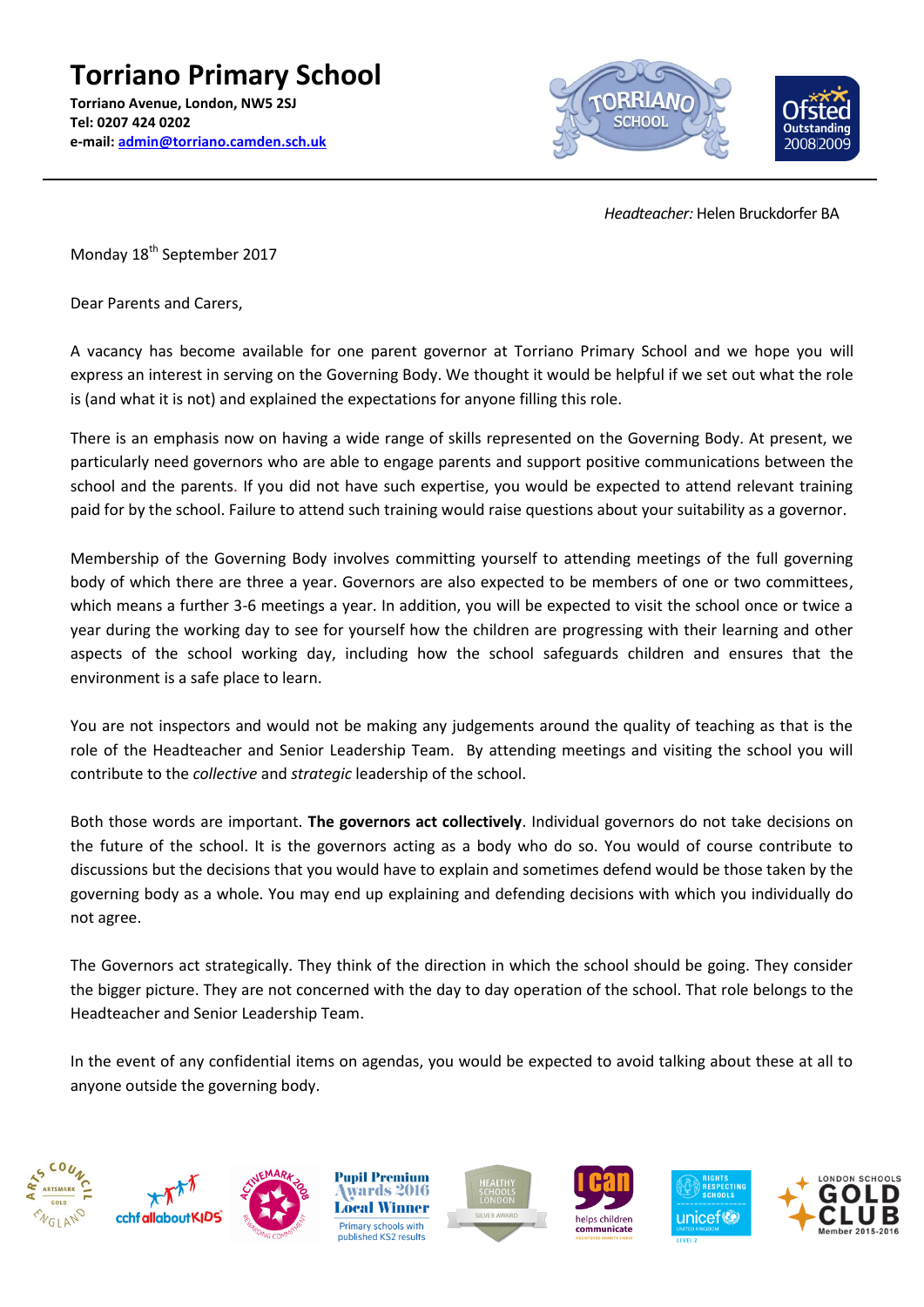Please note you would not be on the Governing Body to represent parents' concerns. You are rather to bring the perspective of a parent to the discussions.

If you wish to represent parents and their concerns, you should consider becoming more involved with the Parents' Association or should arrange to meet with the Headteacher.

We enclose some notes on the role of parent governors and a copy of the Governors Code of Conduct. Any breach of this code could involve suspension or removal from the office of governor in extreme cases.

Being a parent governor is a highly responsible role. We do hope you will consider carefully if you wish your name to go forward. We will be in touch to discuss this further.

## **Notes on the role and expectations of a parent governor.**

### What it IS about:

- Being part of a collective body which provides strategic leadership
- Holding the Headteacher to account through appropriate support and challenge
- Making sure the school's money is well spent
- Keeping confidential any matter that is tabled as 'confidential' at the governing body meeting
- Representing all stakeholders but in particular bringing a parent perspective
- Knowing the school's strengths and areas for development by understanding the School Improvement Plan and Self Evaluation document

### What it is NOT about:

- Furthering your own child's prospects
- Becoming friends with the senior leaders or teachers at the school
- Gossiping to other parents about any matters discussed or raised at meetings of the governing body
- Finding out about issues regarding individual children or their parents
- Finding out about salaries of staff at the school or any matters concerning individual member of staff
- Being involved in any day to day running of the school as that is the role of the Headteacher
- Turning up at the school and wandering about as a governor. Governors may only enter the school premises if invited by the Headteacher or by making an appointment with the Headteacher or senior staff member
- Bringing or airing parent complaints or grievances (there are school policies and procedures for this)













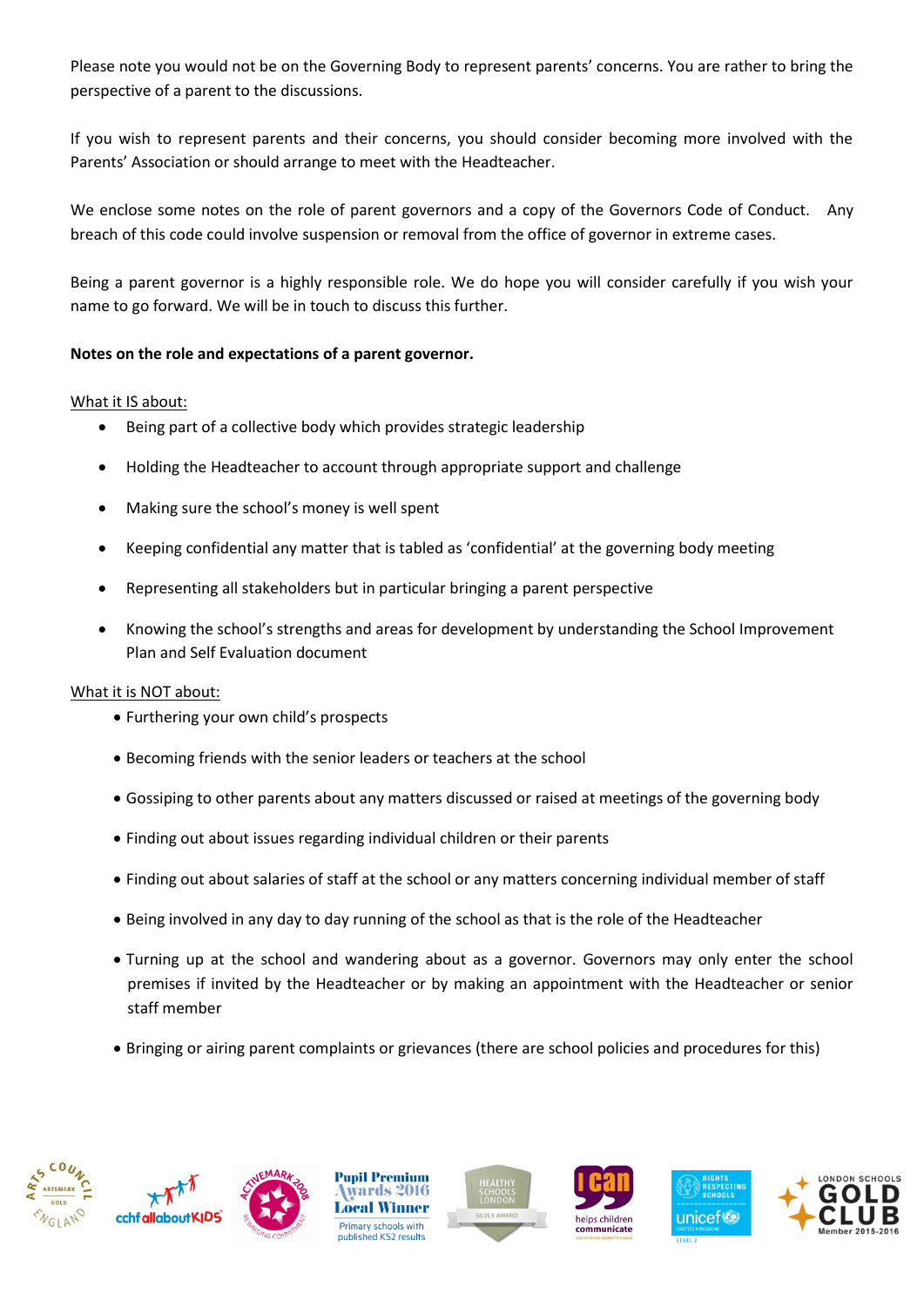#### Expectations:

- You must be prepared to attend the induction training at the local authority. This is a series of six sessions which last up to two hours. This is mandatory as without training you will not be able to understand the business of governance. Ofsted will ask about training when they next inspect the school.
- You must be prepared to commit to attending meetings of the governing body. If you are not able then you let the governing body down and you cannot contribute to the discussions and decisions that governors need to make.
- Papers and agendas for meetings are sent out in advance and must be read in advance so that you come to the meeting with any questions you may have
- Visiting the school by prior arrangement for class visits (not your child's class), and whole governing body training on some aspect of the curriculum or safeguarding

If, after reading the above, you feel you could be that person, then please provide a statement outlining the reason as to why you wish to be a parent governor and the skills you feel you could bring to the role.

In addition, please confirm that in order to be an effective governor, you will abide by the Code of Conduct, commit to undergo the relevant training and attend and contribute at meetings.

## Election Schedule

- **Nomination form** sent out with this letter **Monday 18th September.**
- **Meet Luca Salice** for advice on role on **Tuesday 26th September, 9.00am and 3.00pm.**
- Please hand your **nomination form** to the school offices by **Friday 29th September.**
- **•** The school will publish and circulate your statement and ballot papers on **Monday 2<sup>nd</sup> October** for parents to read before voting takes place.
- Ballot closes on **Thursday 5 th October.**
- The School Council will count the votes and announce the successful candidates on **Friday 6 th October** followed by the circulation of the results of the ballot on **Monday 9 th October.**

Yours sincerely,

Luca Salice Chair of Governors on behalf of the Governing Body







**Pupil Premium** wards 2016 **Local Winner** Primary schools with